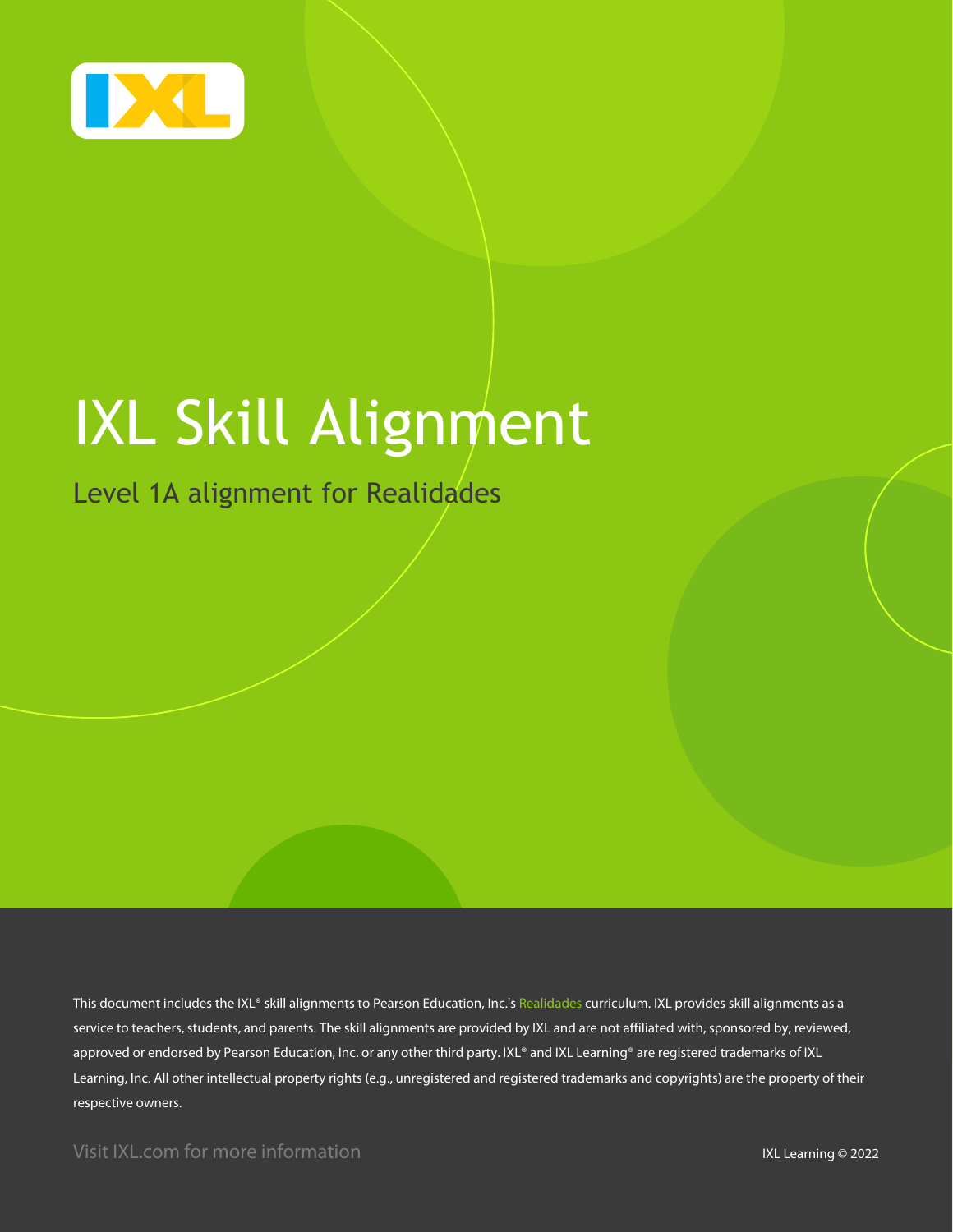

## **Para empezar**

#### **1: En la escuela**

| <b>Textbook section</b>                | <b>IXL skills</b>                                                                 |
|----------------------------------------|-----------------------------------------------------------------------------------|
| Greet people at different times of day | 1. Greeting people and saying goodbye RRS                                         |
| Introduce yourself to others           | 1. How are you doing? 6SB                                                         |
|                                        | 2. Introductions 8UY                                                              |
|                                        | 3. Informal and formal language: tú and usted P9K                                 |
|                                        | Also consider                                                                     |
|                                        | • Listen and choose the appropriate response to<br>basic questions ETQ            |
|                                        | What is the conversation about? RHR<br>$\bullet$                                  |
| Respond to classroom directions        |                                                                                   |
| Begin using numbers                    | 1. Numbers 0-10 XYL                                                               |
|                                        | 2. Numbers 11-20 P8X                                                              |
|                                        | 3. Numbers 21-31 ZV9                                                              |
|                                        | 4. Recognize numbers: 30-100 NLC                                                  |
|                                        | 5. Provide numbers: 30-100 HDD                                                    |
|                                        | Also consider                                                                     |
|                                        | • Listen and fill in a form with personal<br>information: letters and numbers JTO |
| Tell time                              | 1. Telling time: provide hours and minutes MLV                                    |

Identify parts of the body

#### **2: En la clase**

| <b>Textbook section</b>            | <b>IXL skills</b>                                               |
|------------------------------------|-----------------------------------------------------------------|
| Talk about things in the classroom | 1. Recognize school supplies 5ZW<br>2. Name school supplies V7N |
|                                    |                                                                 |

Ask questions about new words and phrases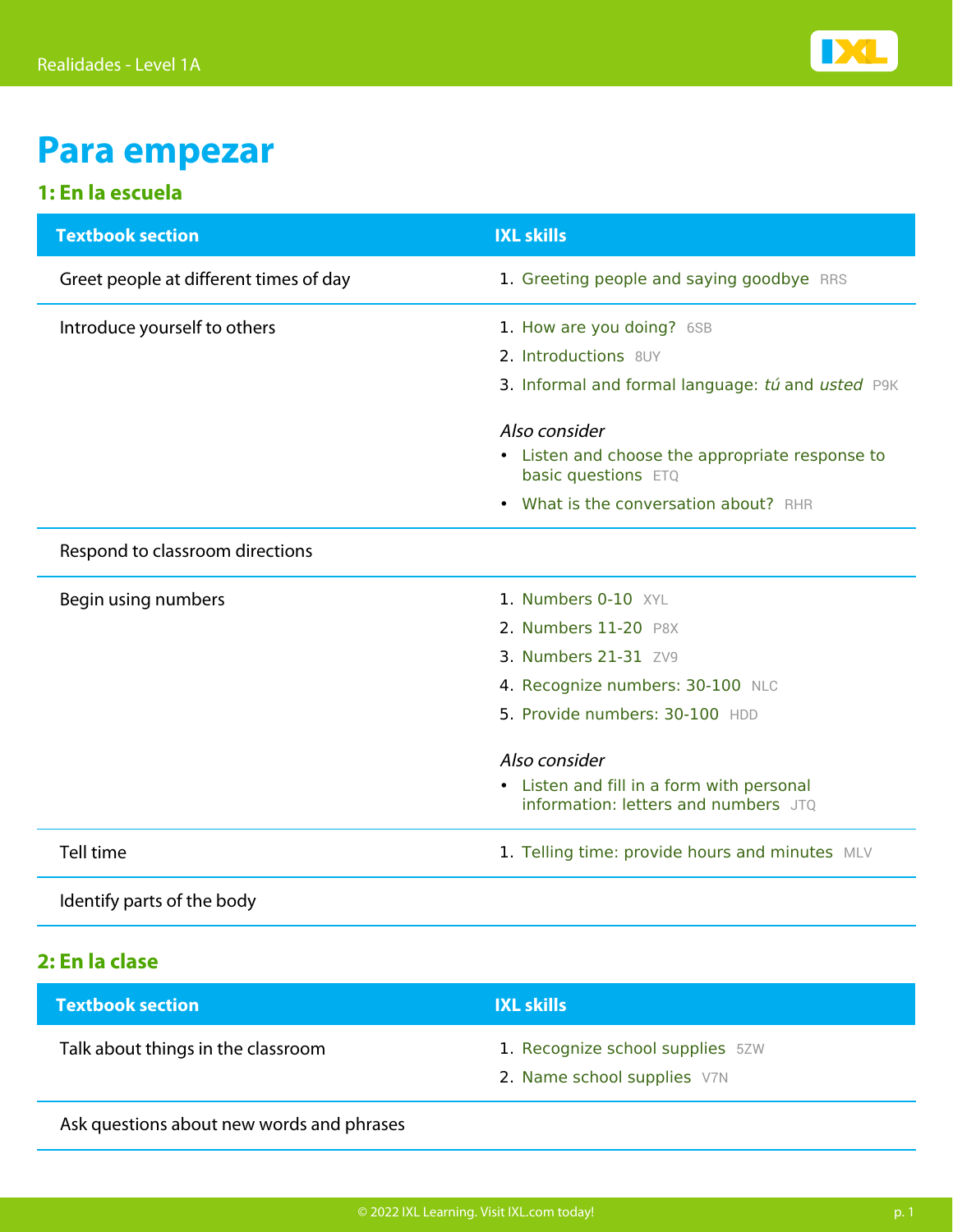| Use the Spanish alphabet to spell words   | 1. The Spanish alphabet VLN                                                       |  |
|-------------------------------------------|-----------------------------------------------------------------------------------|--|
|                                           | Also consider                                                                     |  |
|                                           | • Listen and fill in a form with personal<br>information: letters and numbers JTQ |  |
| Talk about things related to the calendar | 1. Days of the week U7C                                                           |  |
|                                           | 2. Months of the year YUQ                                                         |  |
|                                           | 3. Provide the date PHW                                                           |  |
|                                           | Also consider                                                                     |  |
|                                           | • What is the conversation about? RHR                                             |  |
| اسمام متملحم اممده المسافس بمسام استحمال  |                                                                                   |  |

## Learn about the Aztec calendar

### **3: El tiempo**

| <b>Textbook section</b>                                     | <b>IXL skills</b>          |
|-------------------------------------------------------------|----------------------------|
| Describe weather conditions                                 | 1. Weather and seasons 9JH |
| Identify the seasons                                        | 1. Weather and seasons 9JH |
| Compare weather in the Northern and Southern<br>Hemispheres |                            |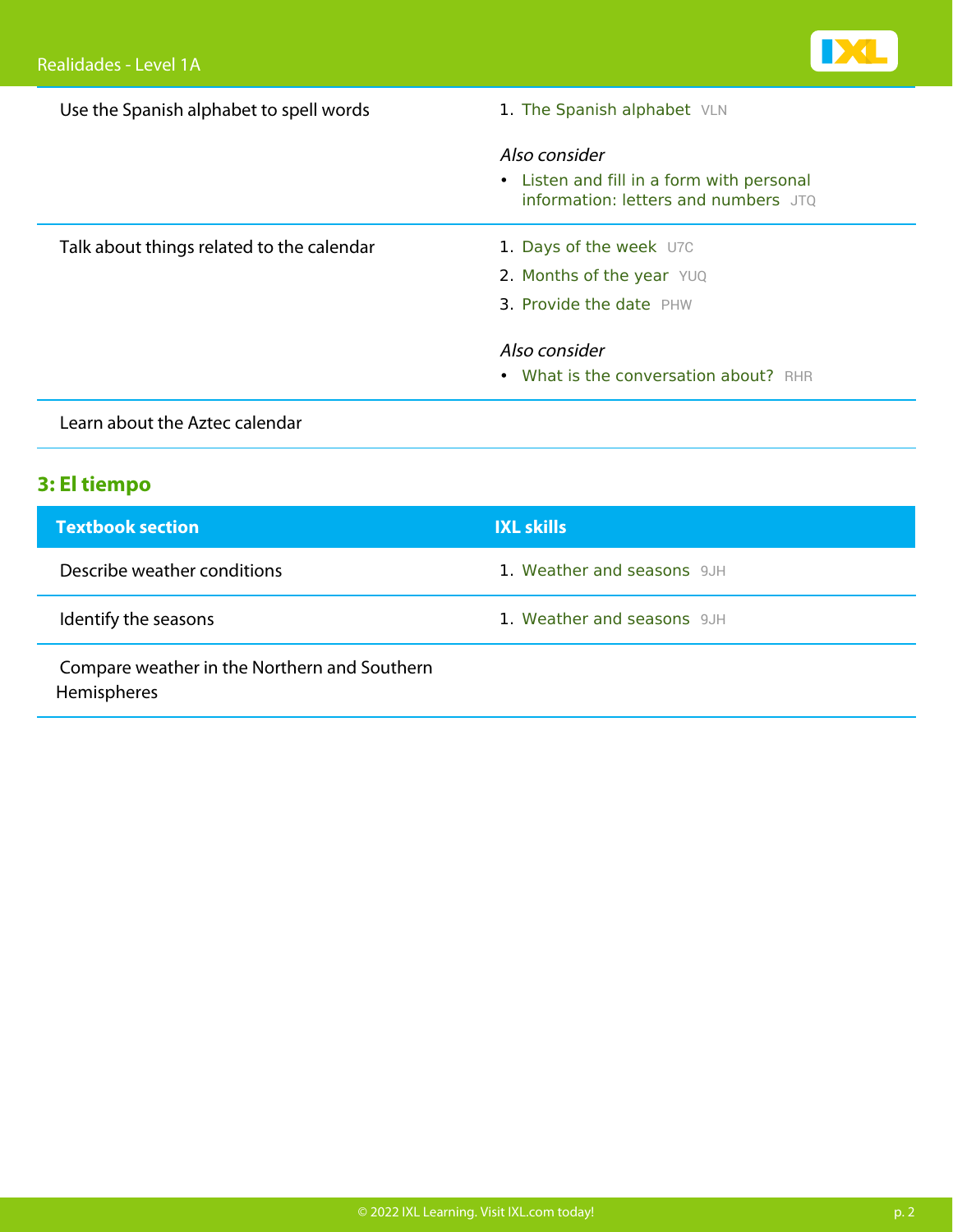

## Mis amigos y yo

## **Capítulo 1A: ¿Qué te gusta hacer?**

| <b>Textbook section</b>                                                 | <b>IXL skills</b>                                                                                                                          |
|-------------------------------------------------------------------------|--------------------------------------------------------------------------------------------------------------------------------------------|
| Vocabulario en contexto: Activities people like<br>and don't like to do | 1. Recognize pastimes and hobbies WBF<br>2. Name pastimes and hobbies UUQ<br>3. Recognize the correct form of gustar $+$<br>infinitive VDN |
|                                                                         | 4. Provide the correct form of gustar +<br><b>infinitive OKT</b>                                                                           |
|                                                                         | Also consider<br>• Listen to people talk about sports, hobbies, and<br>free time D53                                                       |
|                                                                         | • Read street interviews about plans, habits, and<br>free time F7P                                                                         |
|                                                                         | Write sentences that are true for you about<br>$\bullet$<br>sports, hobbies, and free time 74L                                             |
| Gramática: Infinitives                                                  |                                                                                                                                            |
| <b>Gramática: Negatives</b>                                             | 1. Sentence structure in affirmative and negative<br>sentences 8EK                                                                         |
| <b>Gramática:</b> Expressing agreement or<br>disagreement               |                                                                                                                                            |

#### **Capítulo 1B: Y tú, ¿cómo eres?**

| <b>Textbook section</b>                     | <b>IXL skills</b>                                                         |
|---------------------------------------------|---------------------------------------------------------------------------|
| Vocabulario en contexto: Personality traits | 1. Recognize adjectives that describe<br>personalities RSK                |
|                                             | 2. Provide adjectives that describe<br>personalities QYS                  |
|                                             | Also consider<br>• Listen to people describe themselves and<br>others XT6 |
|                                             | • Read about famous people from the<br>Spanish-speaking world 32P         |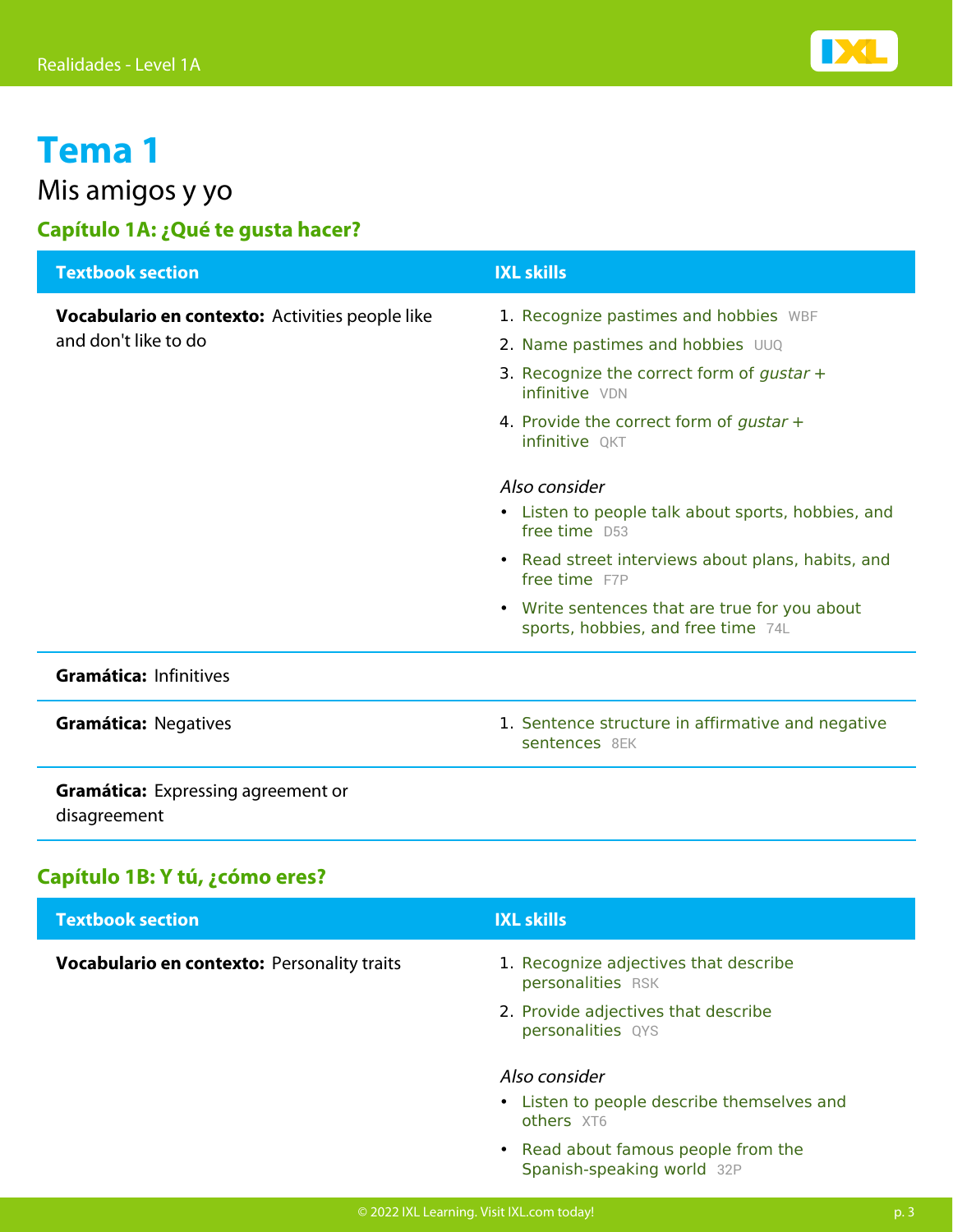

|                                                       | • Choose the correct form to describe an<br><b>image</b> YZY            |
|-------------------------------------------------------|-------------------------------------------------------------------------|
| <b>Gramática: Adjectives</b>                          | 1. Basics of gender and noun-adjective agreement:<br>singular forms JM8 |
| <b>Gramática:</b> Definite and indefinite articles    | 1. Definite and indefinite articles KN6                                 |
| <b>Gramática:</b> Word order: placement of adjectives | 1. Sentence structure in affirmative and negative<br>sentences 8FK      |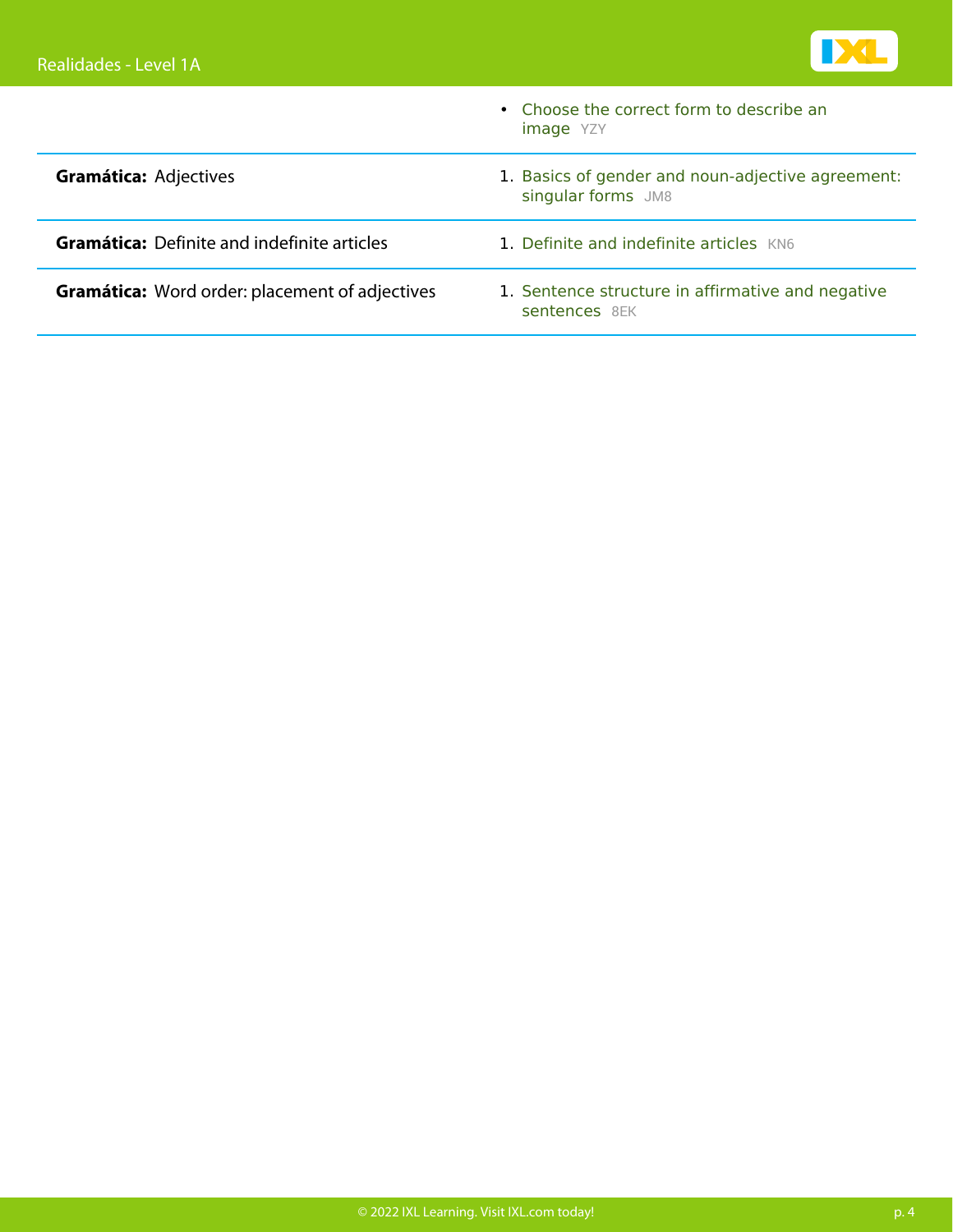

## La escuela

#### **Capítulo 2A: Tu día en la escuela**

| <b>Textbook section</b>                        | <b>IXL skills</b>                                                                   |
|------------------------------------------------|-------------------------------------------------------------------------------------|
| <b>Vocabulario en contexto:</b> The school day | 1. Recognize school subjects 53X                                                    |
|                                                | 2. Name school subjects XLM                                                         |
|                                                | 3. Recognize -ar verbs related to school RLA                                        |
|                                                | 4. Provide -ar verbs related to school 4H6                                          |
|                                                | 5. Schedules with ordinal numbers and times SGQ                                     |
|                                                | 6. Common adjectives SUV                                                            |
|                                                | 7. Common -ar verbs ATK                                                             |
|                                                | Also consider                                                                       |
|                                                | • Listen and recognize classes and school<br>supplies FHK                           |
|                                                | • Listen to people talk about the school day WS5                                    |
|                                                | • Use -ar verbs in conversations about classes and<br>school supplies 8LC           |
|                                                | • Listen to questions about student life and<br>choose the appropriate response V53 |
|                                                | • Read about schools and education in the<br>Spanish-speaking world BCY             |
| Gramática: Subject pronouns                    | 1. Subject pronouns XYU                                                             |
|                                                | 2. Informal and formal language: tú and usted P9K                                   |
| <b>Gramática: Present tense of -ar verbs</b>   | 1. Select the correct present-tense form of regular<br>-ar verbs VZA                |
|                                                | 2. Provide the correct present-tense form of<br>regular -ar verbs 7HP               |
|                                                | Also consider                                                                       |
|                                                | • Use -ar verbs in conversations about classes and<br>school supplies 8LC           |
|                                                | • Complete conversations about student life 205                                     |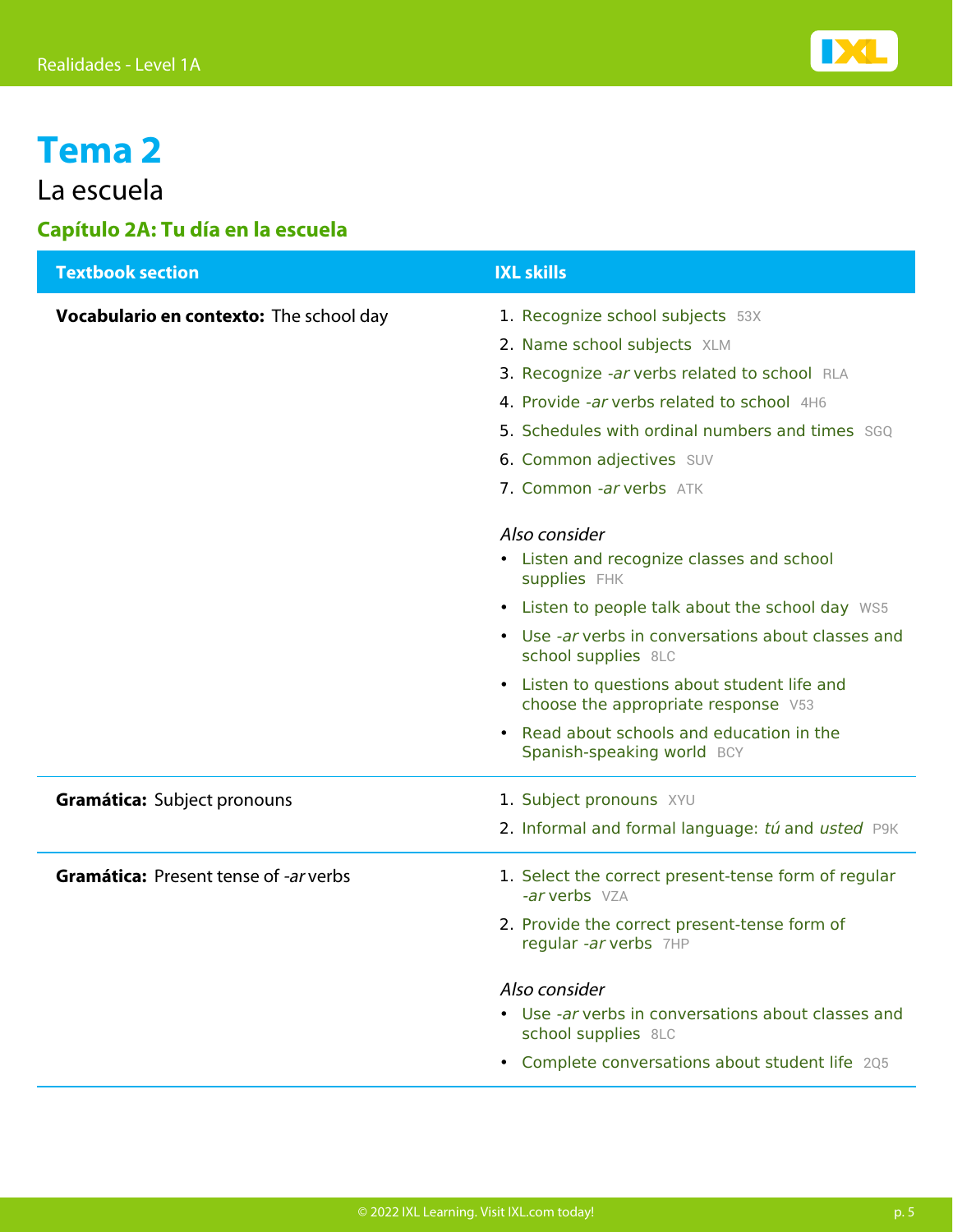

## **Capítulo 2B: Tu sala de clases**

| <b>Textbook section</b>                               | <b>IXL skills</b>                                                                   |
|-------------------------------------------------------|-------------------------------------------------------------------------------------|
| <b>Vocabulario en contexto:</b> The classroom         | 1. Recognize things in the classroom JGK                                            |
|                                                       | 2. Name things in the classroom SFE                                                 |
|                                                       | Also consider                                                                       |
|                                                       | • Read materials related to school and student<br>life XLS                          |
|                                                       | • Listen to questions about student life and<br>choose the appropriate response V53 |
|                                                       | • Listen to people talk about their school and<br>everything in it RX8              |
|                                                       | • Describe scenes from around school WQV                                            |
|                                                       | • What's happening at school? XS6                                                   |
|                                                       | • Complete conversations about student life 205                                     |
| Vocabulario en contexto: Where objects are<br>located | 1. Prepositions of place 6CQ                                                        |
|                                                       | Also consider                                                                       |
|                                                       | • Describe scenes from around school WQV                                            |
| Gramática: The verb estar                             | 1. Select the correct present-tense form of<br>estar JNR                            |
|                                                       | 2. Provide the correct present-tense form of<br>estar DB6                           |
| <b>Gramática:</b> The plural of nouns and articles    | 1. Basics of number and forming the plural SFK                                      |
|                                                       | 2. Definite and indefinite articles KN6                                             |
|                                                       | Also consider                                                                       |
|                                                       | • Categorize words based on gender and<br>number MZP                                |
|                                                       | • Gender and number agreement: articles,<br>adjectives, and nouns L64               |
|                                                       | • Choose the correct form to describe an<br>image YZY                               |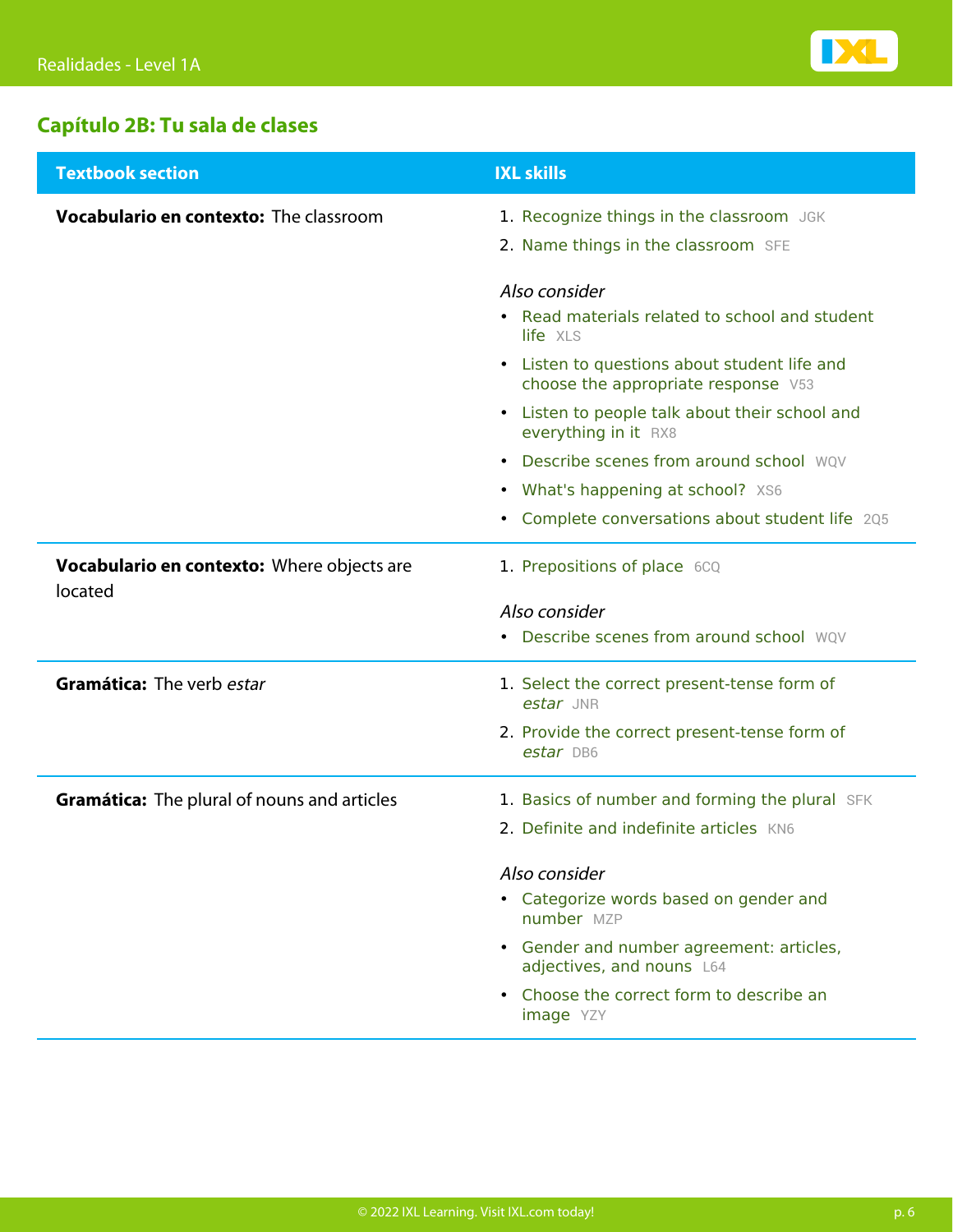

## La comida

#### **Capítulo 3A: ¿Desayuno o almuerzo?**

| <b>Textbook section</b>                                | <b>IXL skills</b>                                                           |
|--------------------------------------------------------|-----------------------------------------------------------------------------|
| <b>Vocabulario en contexto:</b> Food and beverages for | 1. Recognize meals and types of food G2D                                    |
| breakfast and lunch                                    | 2. Name meals and types of food KH8                                         |
|                                                        | 3. Recognize food items VLD                                                 |
|                                                        | 4. Name food items BZN                                                      |
|                                                        | 5. Recognize drinks 9KR                                                     |
|                                                        | <b>6. Name drinks</b> GEA                                                   |
|                                                        | Also consider                                                               |
|                                                        | • Listen to statements about actions and habits                             |
|                                                        | related to food SOE                                                         |
|                                                        | • Listen to people talk about their favorite foods<br>and drinks ENW        |
|                                                        | • Read about typical meals and foods from the<br>Spanish-speaking world BFC |
| <b>Gramática:</b> Present tense of -er and -ir verbs   | 1. Select the correct present-tense form of regular<br>-er/-ir verbs 930    |
|                                                        | 2. Provide the correct present-tense form of<br>regular -er/-ir verbs ES7   |
|                                                        | Also consider                                                               |
|                                                        | • Common -er and -ir verbs E6D                                              |
|                                                        |                                                                             |

**Gramática:** Me gustan, me encantan

#### **Capítulo 3B: Para mantener la salud**

| <b>Textbook section</b>                  | <b>IXL skills</b>                        |
|------------------------------------------|------------------------------------------|
| Vocabulario en contexto: Food groups and | 1. Recognize meals and types of food G2D |
| healthy foods                            | 2. Name meals and types of food KH8      |
|                                          | 3. Recognize fruits and vegetables QP8   |
|                                          | 4. Name fruits and vegetables Q53        |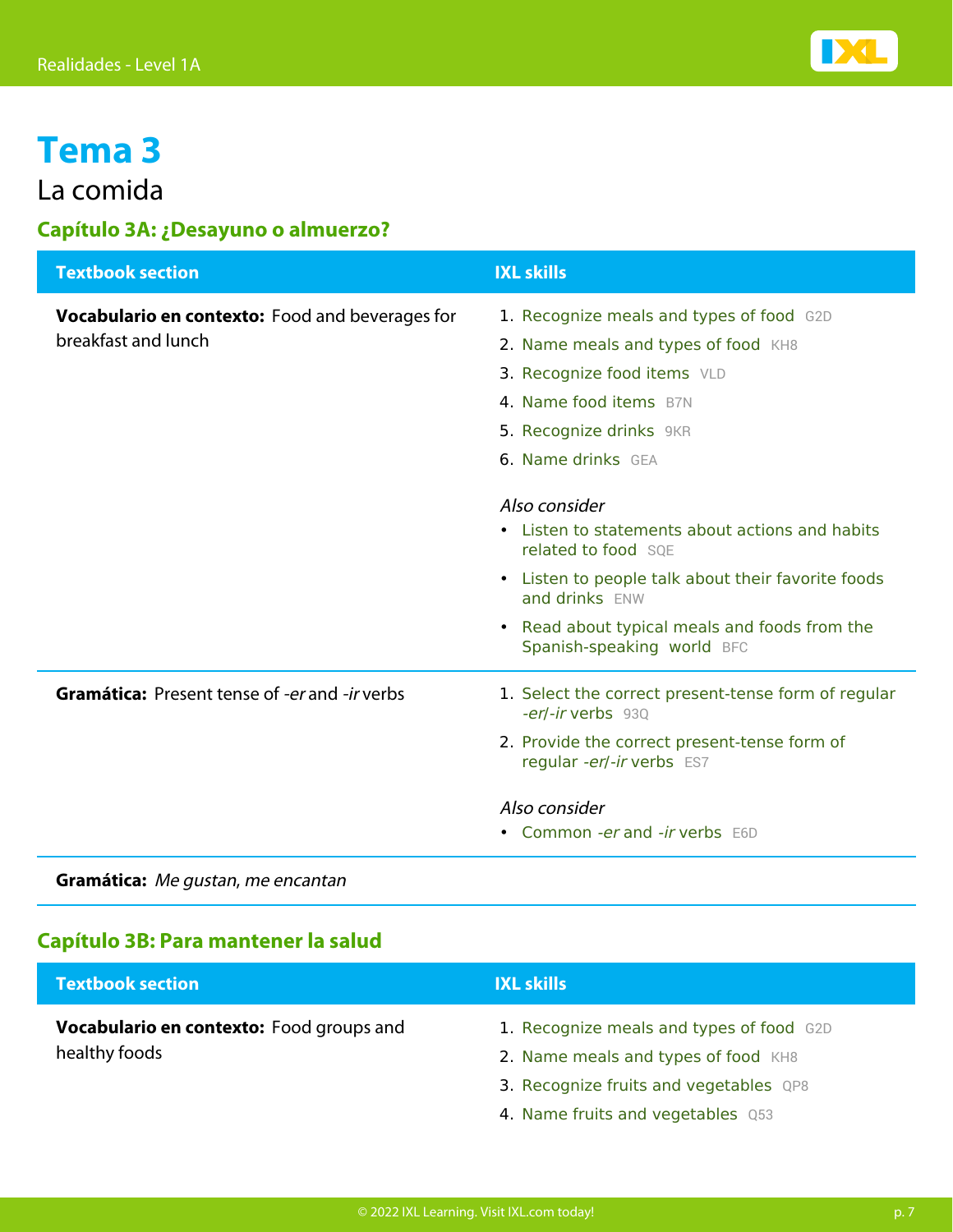

|                                                                       | Also consider                                                                   |
|-----------------------------------------------------------------------|---------------------------------------------------------------------------------|
|                                                                       | • Listen to statements about actions and habits<br>related to food SOE          |
|                                                                       | Listen to people talk about their favorite foods<br>$\bullet$<br>and drinks ENW |
|                                                                       | Read about typical meals and foods from the<br>Spanish-speaking world BFC       |
| <b>Vocabulario en contexto:</b> Activities to maintain<br>good health |                                                                                 |
| Vocabulario en contexto: Ways to describe food                        |                                                                                 |
| <b>Gramática:</b> The plurals of adjectives                           | 1. Gender and number agreement: articles,<br>adjectives, and nouns L64          |
|                                                                       | Also consider                                                                   |
|                                                                       | • Choose the correct form to describe an<br>image YZY                           |
| Gramática: The verb ser                                               | 1. Select the correct present-tense form of ser DXK                             |
|                                                                       | 2. Provide the correct present-tense form of<br>ser KSX                         |
|                                                                       | Also consider                                                                   |
|                                                                       | • Choose the correct form to describe an<br><b>image</b> YZY                    |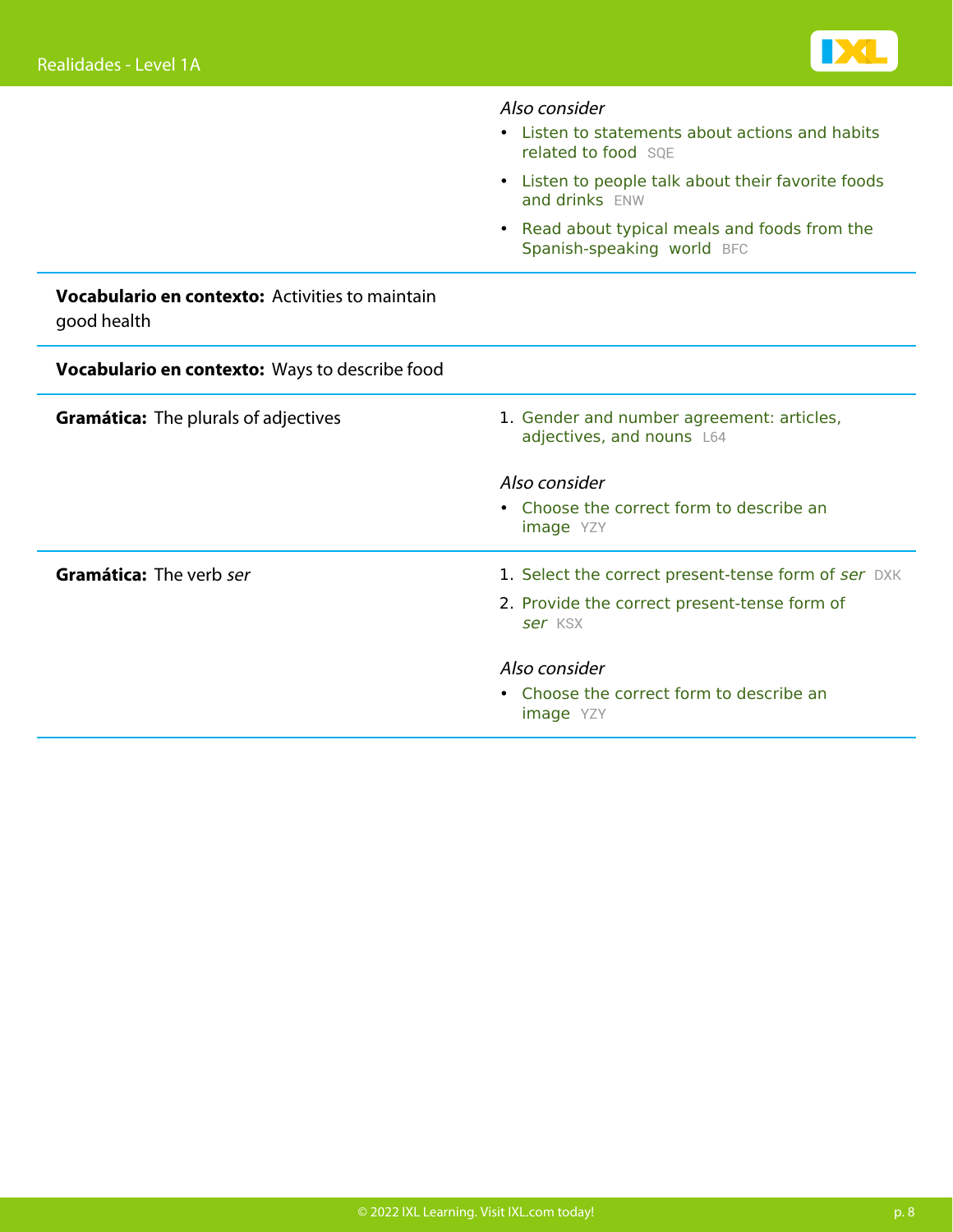Los pasatiempos

## **Capítulo 4A: ¿Adónde vas?**

| <b>Textbook section</b>                                                   | <b>IXL skills</b>                                                                                                 |
|---------------------------------------------------------------------------|-------------------------------------------------------------------------------------------------------------------|
| <b>Vocabulario en contexto:</b> Places to go when<br>you're not in school |                                                                                                                   |
| <b>Gramática:</b> The verb ir                                             | 1. Select the correct present-tense form of ir 85Q<br>2. Provide the correct present-tense form of ir SQB         |
| <b>Gramática:</b> Asking questions                                        | 1. Recognize question words: set 1 TMZ<br>2. Recognize question words: set 2 39D<br>3. Question words: review WBT |
|                                                                           | Also consider<br>• Ask questions related to plans and<br>preferences KUQ                                          |

### **Capítulo 4B: ¿Quieres ir conmigo?**

| <b>Textbook section</b>                                  | <b>IXL skills</b>                                                                |
|----------------------------------------------------------|----------------------------------------------------------------------------------|
| Vocabulario en contexto: Activities outside of<br>school | 1. Adjectives for feelings or states of being:<br>recognize the correct word Y42 |
|                                                          | 2. Adjectives for feelings or states of being: provide<br>the correct word G6T   |
|                                                          | 3. Recognize sports VY6                                                          |
|                                                          | 4. Name sports LGV                                                               |
|                                                          | 5. Recognize people, places, and things associated<br>with sports NWB            |
|                                                          | 6. Name people, places, and things associated with<br>sports CZD                 |
|                                                          | Also consider                                                                    |
|                                                          | • Schedules with ordinal numbers and times SGO                                   |
|                                                          | • Ask questions related to plans and<br>preferences KUQ                          |
|                                                          | • Listen to conversations about making plans DBG                                 |